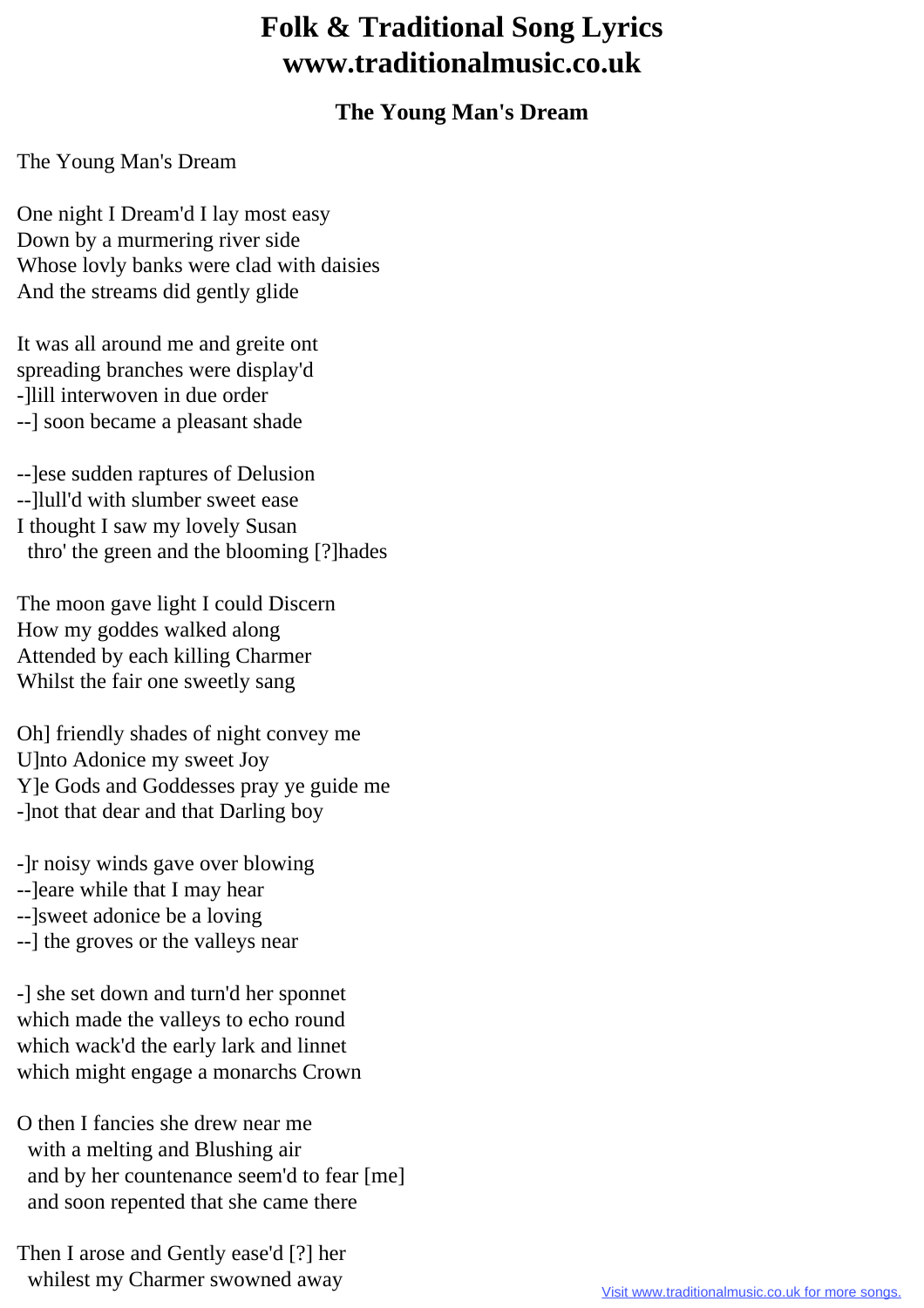and in my armes I straight convey'd her to the Arbor where I lay

She soon recovered her sence and said sir why will uou kill me I am undone why will you smother a harmless maid prey let me go for I must be gone

Then in my arms with amorous kisses I carressed the sobing dame and in the midst of all this blisses I woke and found it to be Dream

Play: YNGMNDM, "Young man's dream" from Hime's New Selection, noted below.

 A recast version of this song is attributed to James Tytler, in <<The Scots Musical Museum>>, no. 126. The tune there is minor mode version of SMM no. 146, the earliest known copy of the Irish tune "The Young Man's Dream." The manuscript text below was obviously inspired by 17th century "Loves fancy or The Young Mans Dream" as the broadside of 1663-74 entitles it (given below). The 17th century English tune is in C. M. Simpson's <<The British Broadside Ballad and Its Music>>, 1966, as "She lay all naked in her bed," Simpson's no. 425, or his no. 182, both 4/4 tunes. "Love's Fancy or the Young Man's Dream" is an expansion of a song found in <<Wit and Drollery>>, 1656.

 A few related early songs are (1) "Last night I thought my true love I caught" in <<Percy Folio MS: Loose and Humorous Songs>>, and in Folger Lib. MSS V.a. 339 and V.a 345, both of c1625-35; (2) I dreamed my love lay in her bed" (or "Loves Dream" in <<Merry Drollery>>) in <<Percy Folio, Loose ..>>, and BL MS Harl. 7332; (3) "Now ffye on Dreams

 Other copies of the tune for the Irish song are: The Young Man's Dream, Bunting's first collection, no. 17, 1796: The Young Man's Dream; Hime's <<New Selection... Irish Airs>>, p. 6, c 1800: Young Mans Dream; <<Riley's Flute Melodies>, no. 64, New York (1814): The Young Man's Dream [for Moore's song, As a beam o'er the face of the waters]; Moore/ Stevenson, <<A Selection of Irish Melodies >>, 1st issue, no. 11, 1807: Oh! When that mild eye is beaming. Air-The Young Man's Dream; <<Crosby's Irish Musical Repository>>, p. 259, 1808: The Young Man's Dream Irish; O'Farrell's <<Pocket Companion for the Irish or Union Pipes $\gg$ , II, p. 44. (1811?): O'Neill's <<Music of Ireland $\gg$ , no. 382, gives a simplified copy of Bunting's version.

 The following poem was a very popular piece in manuscripts of c 1620-50. [previously printed from MSS copies in <<Roxburghe Ballads>>, VIII cxli\*; Wardroper, <<Love and Drollery>>, no. 330,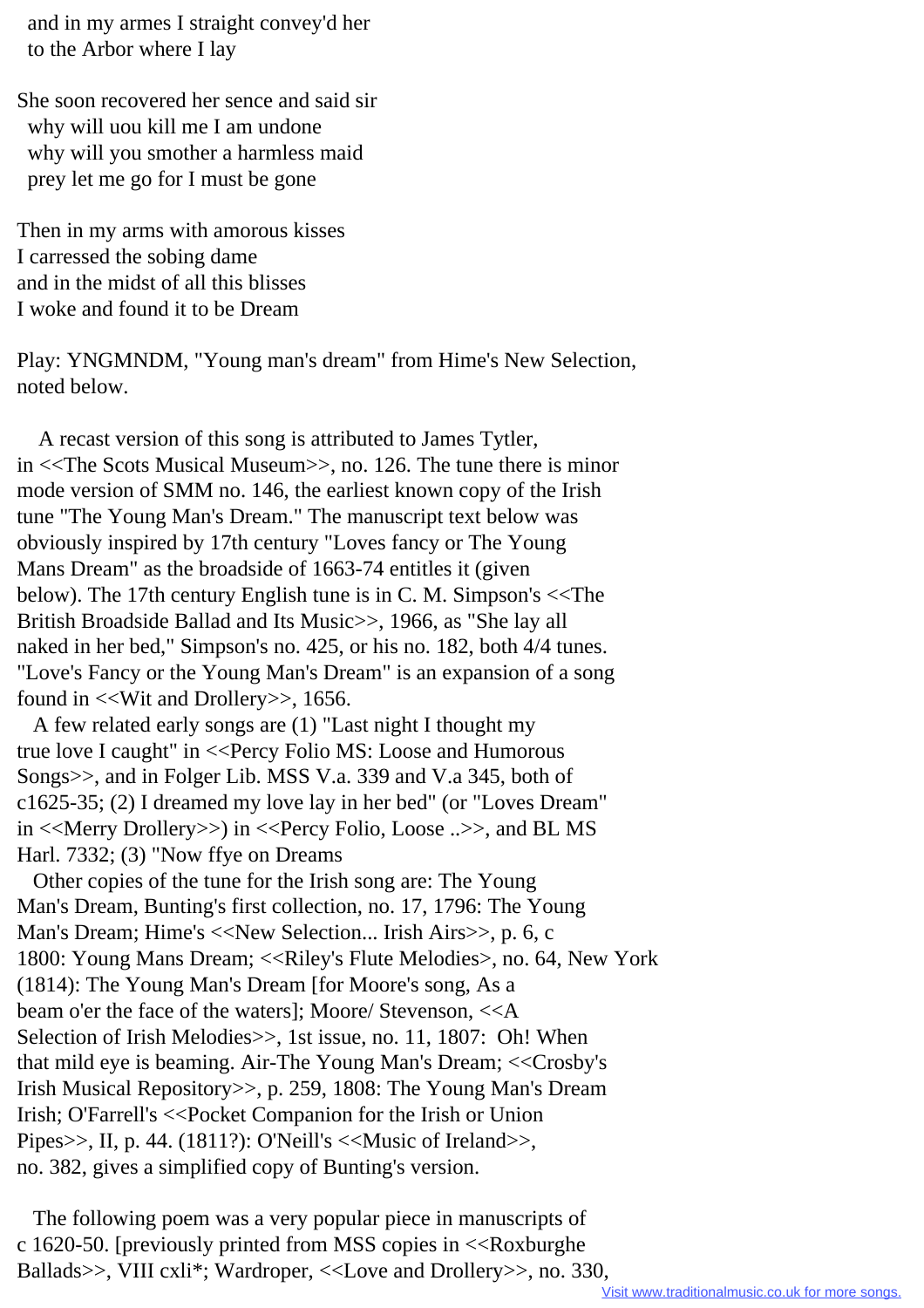Bannatyne MS (incomplete). Also in Folger MSS V.a. 345, V.a. 162; Bodleian MSS Rawl poet. 160, E

[The Maiden's Dream. BL MS Egerton 2725]

Slumbering I lay all night upon my bed, No creature with me but my maidenhead, And as I lay alone as maidens cannot choose. And as I dreamed, I thought it much wrong So fair a maid should lie alone so long. Methought one wooed me, and methought he sped. Methought we married were, and went to bed. He turned to me, and my lips he parted. He kissed me sweetly, saying, 'Be kindhearted,' And so got up,; with that for fear I quaked. Trembling I lay, cried out, and so waked. Oh! 'Twould have vext a saint! My blood did buren To be so near, and miss so sweet a turn.

Later broadside song version. <<Pepys>>, II, 80. First verse only here.

The Damsels Dream: Or, Her Sorrowful Lamentation for her most unhappy Disappointment. [Printed by Brooksby, Deacon, Blare and Back, 1689-95] To the tune of "I often for my Jenny strove." [Ebsworth, <<Roxburghe Ballads>>, VIIII cxl\*, gave version from <<Constant Nancy's Garland>>, c 1745, as well as the earlier poem version from an unspecified MS.]

I once lay sleeping on my Bed in a most joyfull Criasie, No Creature but my Maidenhead all night to bear me company: There I dream't of Golden Pleasures, which did most delightfull seam; My Friends believe me, it did grieve me, When I found it but a Dream.

Play: JNYSTRV

She lay all naked in her bed.

 Broadside expansion of song in NLS MS Adv. 19.3.4, f. 25v. Ten verses of four lines. This seems to be of c 1652-4. Four verses of eight lines in BL MS 22582, apparently of c 1620-25. The song is substantially the same, but in five verses of eight lines, in <<Wit and Drollery>>, 1656, and <<Merry Drollery>>, 1661 (reprinted in J. S. Farmer's <<Merry Songs and Ballads>>, I, p. 116). Text here is from the broadside ballad, apparently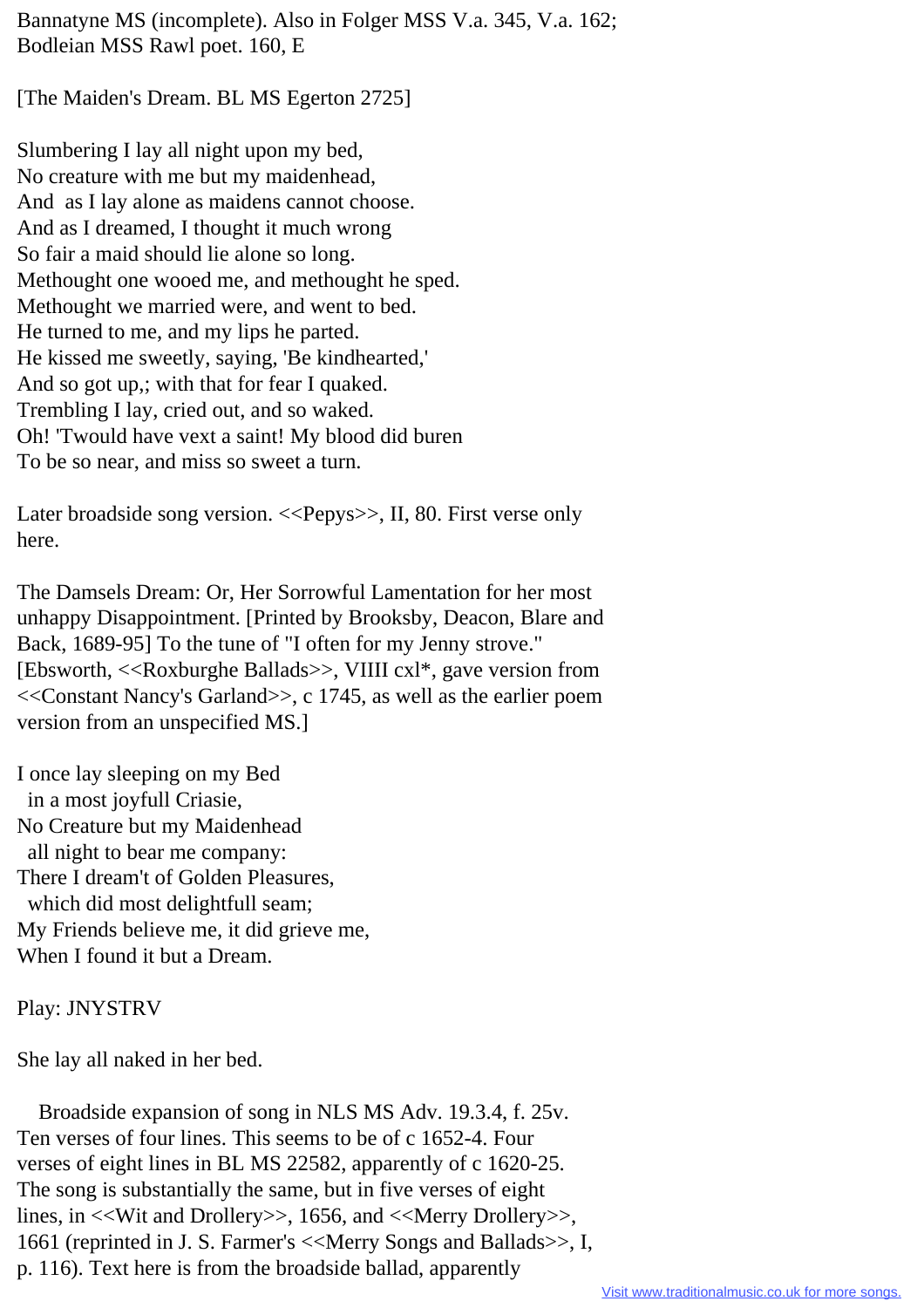unique, Wood E 25, no. 88. This adds five new verses. Printed by F. Coles, T. Vere, and J. Wright, 1665-74. Not entered until 1675.

 Loves Fancy, Or, The Young-mans Dream Being a Cavest for all Young men and Maids. To make Hay in Sun-shine and often in shades, For Maiden-heads ripe, like corn in their prime, Ungathered, will shed after Harvest-time. To a pleasant new Tune, or Hay-makers march.

She lay naked in her Bed and I my self lay by, No Veil nor Curtain there was spread no Covering but I; Her Hair upon both shoulders streak, to bear on carelesse wise; And full of blushes were her cheeks her wishes were her eyes.

The blood still flushing in her face, as on a Message came, To shew that in some other place it meant some other Game. Her neather lip most plump and fair, millions of kises crown, Which ripe and uncropt dangle there, And weigh the branches down [line shorn off at end 1st col., here supplied]

Her golden hair of Cupids wire, [not in original] had caught my heart in snare; Like Phaebus in her best attire adorn'd her body fair; Had I then seen the Marygold, seal'd up by drowsy night, At her bright beams I would unfold, my stalk would stand upright.

Her pretty dimple in her chin; [not in original] where Cupid sleeping lay, As if it had Loves valley been, for to repose the Boy: Her Lilly Neck to Pearl more white, rich Carkenets desie, [?] As if it did my Armes invite, [line shorn off at bot. of 2nd col.]

The Rivolet between her breasts, [not in original] Heavens Nectar did distil,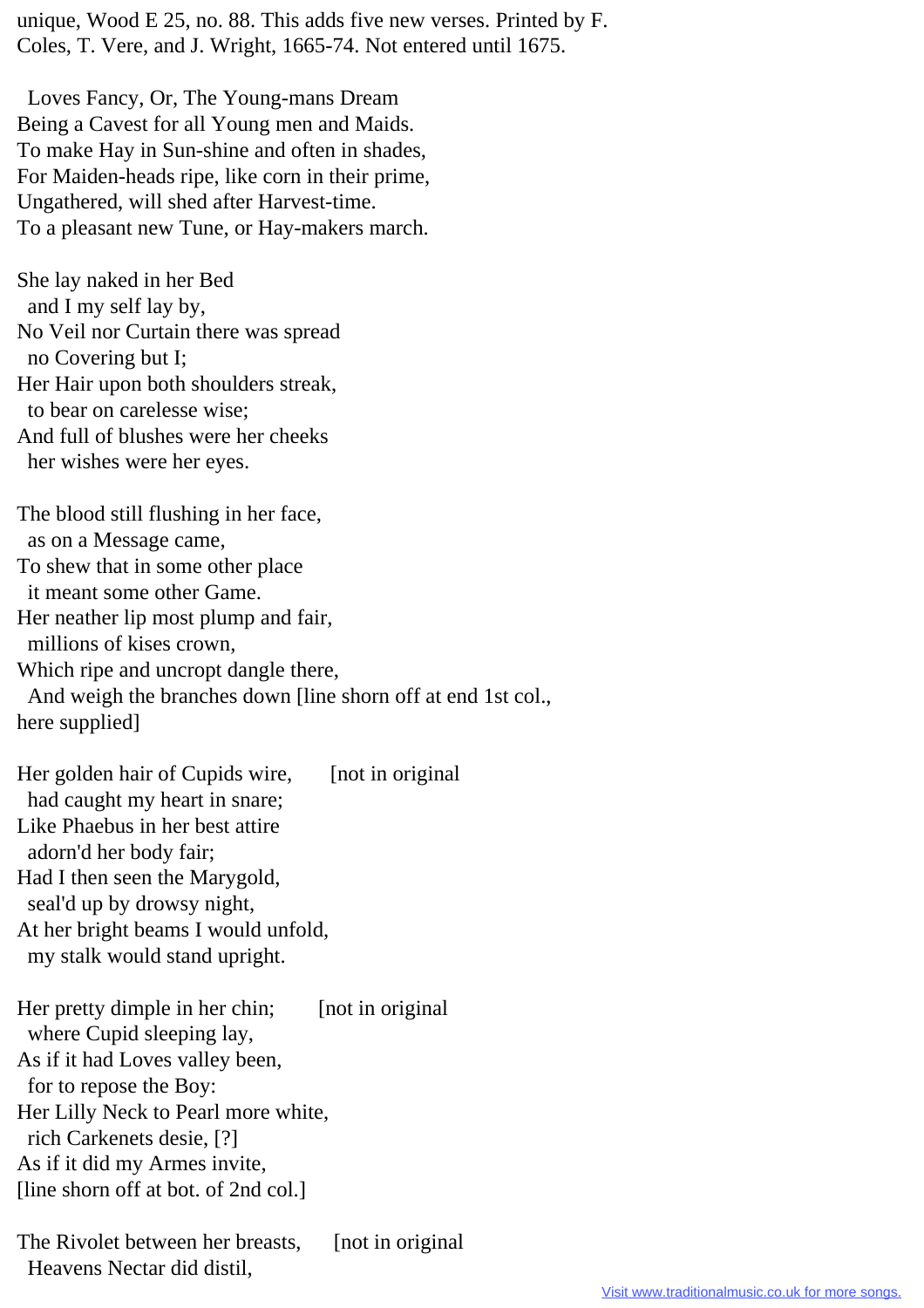Where Venus Doves do build their Nests and do each other bill. I took it for the Milky Way that leads unto all bliss, But that the Muses well, some say, below it placed is.

Her Breasts that were full swell'd and high bred pleasant pain in me, For all the world I did defie to that Felicity; Her thighs and belly soft and plump, to me was only shown, I'ave seen such meat and not to eat would have anger'd any stone.

Her knees lay ope and gently bent and all lay hollow under, As if on easie terms they meant, if toucht to fall asunder, Just so the Cyprian Queen did stay, expecting in her Bower, Which so long time had kept the Boy beyond his promised hour.

Thus in a trance long time I stood, [not in original cantin'd to her desi[r]e Loves Feaver kindled in my blood, which from her eyes took fire: Just so the Phaenix when she dies wrapt in her Spicy bed, Her self with her own ashes lyes by which her young ones bred.

Then streight I was resolv'd to try, [not in original] the power of my Love, A second thought gets victory, and doth my reason move; Thus as I stood 'twixt hope and fear, not knowing what to do, As if in Cupid's Net I were, thus she began to wooe.

Dull Clown, quoth she, dost thou delay this profer'd bliss to taste, Can't thou finde out some other way, simulitudes to make; Mad with delight I thundered in,